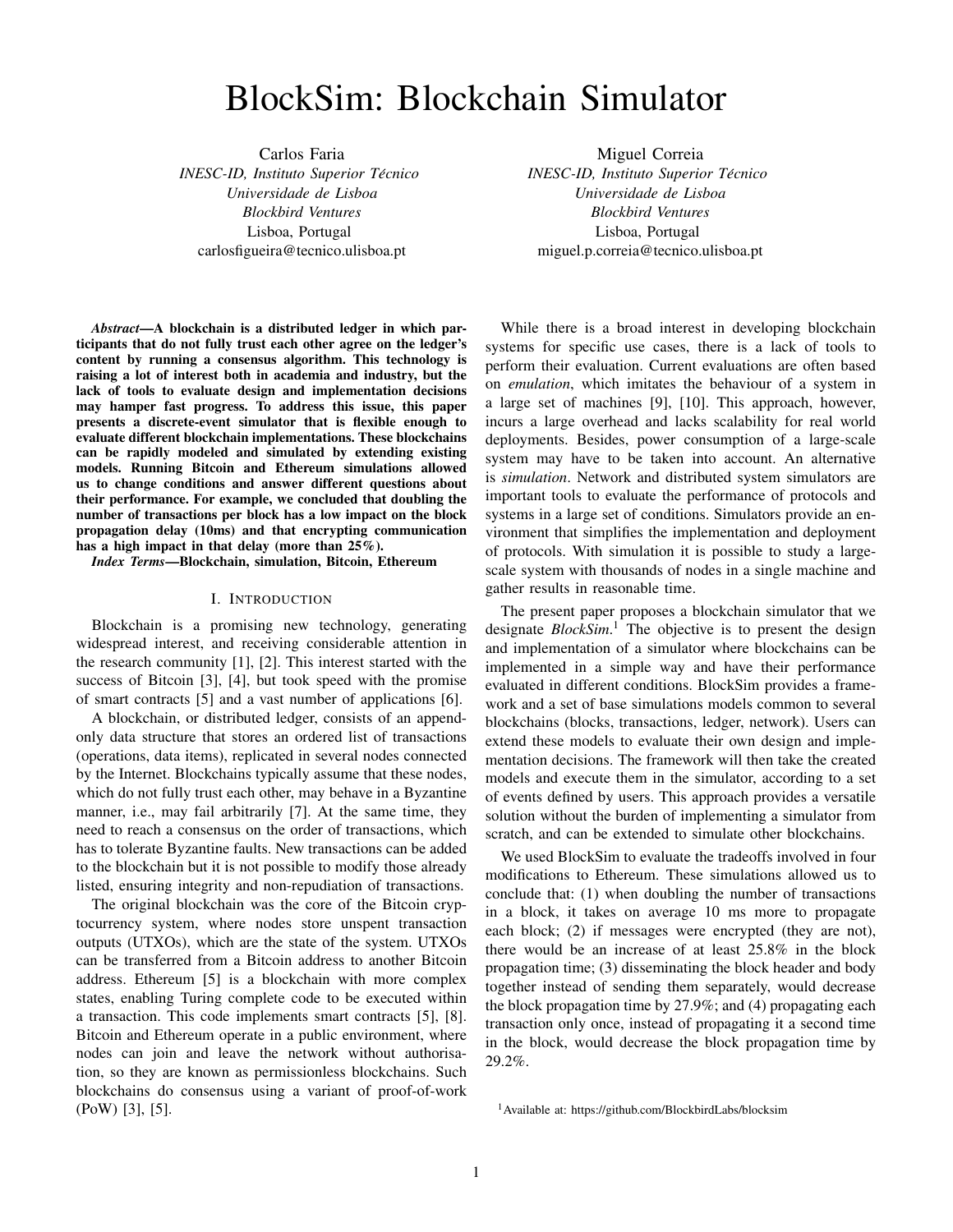# II. BACKGROUND AND RELATED WORK

A simulation attempts to reproduce the performance of a system and its progress over time. To do so, simulations run a *model*. A model encompasses a set of assumptions about the operation of the system and can be classified as follows [\[11\]](#page-7-10), [\[12\]](#page-7-11): a *stochastic* model receives input values that follow statistic distributions, leading to probabilistic outputs, whereas a *deterministic* model does not use random values; a *static* model represents a system at a particular point in time and a *dynamic* model over a certain time frame; a *discrete-event* model describes the system as a sequence of events, so it is possible to jump in time from one event to the next, whereas a *continuous* model tracks the system states over time.

Simulators like The ONE [\[13\]](#page-7-12), PeerSim [\[14\]](#page-7-13), CloudSim [\[15\]](#page-7-14) and BFTSim [\[16\]](#page-7-15) are useful tools in the development of protocols and systems for opportunistic networks, peer-topeer networks, cloud computing and Byzantine fault-tolerant replication, respectively. There are also simulators created to perform evaluation on the impact of network-layer parameters on the security of Bitcoin PoW, such as Bitcoin Simulator [\[17\]](#page-7-16), Shadow-Bitcoin [\[18\]](#page-7-17) and VIBES [\[19\]](#page-7-18).

All these simulators follow a discrete-event simulation model. All create a model for certain resources, such as: network latency, bandwidth, ad-hoc networks and CPU. Each resource model is described by specific parameters. For instance, a network resource model can adopt two parameters: a link latency and link bandwidth, and a CPU resource can model the computation rate.

Bitcoin Simulator, Shadow-Bitcoin and VIBES try to simulate Bitcoin on a large-scale network running thousands of nodes, on a single host. However, these simulators are restricted to a concrete blockchain and thereby they do not have the flexibility to extend or replace the model, to easily simulate other blockchain systems following different consensus models or protocols. *This is the limitation that we aim to solve with this work.*

# III. MODELLING RANDOM PHENOMENA

<span id="page-1-1"></span>A phenomenon is said to be random if there is uncertainty associated to its occurrence, but also an observable pattern. When creating our models we aim to mimic this observable pattern. For instance, we know the average time between blocks during a certain interval on a public blockchain. With this information, we can predict the next outcome with a degree of confidence. We do it by extrapolating a probability distribution for a given phenomena observed in a real system.

In practical terms, we assembled a methodology to measure, collect, and derive a probability distribution that our models will use. For instance, in order to calculate the throughput when sending and receiving messages over TCP between different geographic locations, our procedure was: (1) setup two instances on the desired geographic locations with the *iPerf3* bandwidth measurement tool; (2) measure the throughput between the two instances using *iPerf3*, at each hour, for 24 hours; (3) at the end of 24 hours, we collect the *iPerf3* logs from the two instances; (4) use the Kolmogorov–Smirnov test [\[20\]](#page-7-19) to know which distribution best fits the samples collected in Step 3; (5) the distribution name and parameters are then consumed by the simulator, to extrapolate the values of throughput during the simulation.

We use the same procedure to extrapolate values for latency, by collecting *ping* traces between different geographic locations. Similarly, to obtain the time to validate a transaction or a block we use a real deployed blockchain node. All this information is then used by our models.

# IV. BLOCKSIM ARCHITECTURE

BlockSim is a simulation framework that aims to provide assistance in the design, implementation, and evaluation of existing or new blockchains. The simulator follows a stochastic simulation model, being able to represent random phenomena by sampling from a probability distribution. Our models are considered dynamic, as they can represent the system over a certain interval. A discrete-event simulation model is suitable to model a blockchain system, since it changes states at discrete points in time, independently of the real time they take to happen. Therefore, the simulator can keep track of thousands of nodes and events that only change states.

BlockSim has the architecture of Figure [1.](#page-1-0) The figure shows the main components, connectors and interfaces of the implementation. The next sections present the components.

<span id="page-1-0"></span>

Figure 1: BlockSim architecture.

### *A. Discrete Event Simulation Engine*

The core of a discrete event simulator is a *Discrete Event Simulation Engine* (DESE). The basic functionality of a DESE is similar in most discrete event simulators, so we did not design DESE from scratch, but leveraged an existing framework called *SimPy* [\[21\]](#page-7-20). SimPy is a process-based discrete-event simulation framework based on Python. *Processes* in SimPy are based on *Python generator functions* and can be used to simulate asynchronous networking or to implement multiagent systems. Generators allow the programmer to specify a given function to be exited and then later re-entered at the point of last exit, enabling functions to alternate execution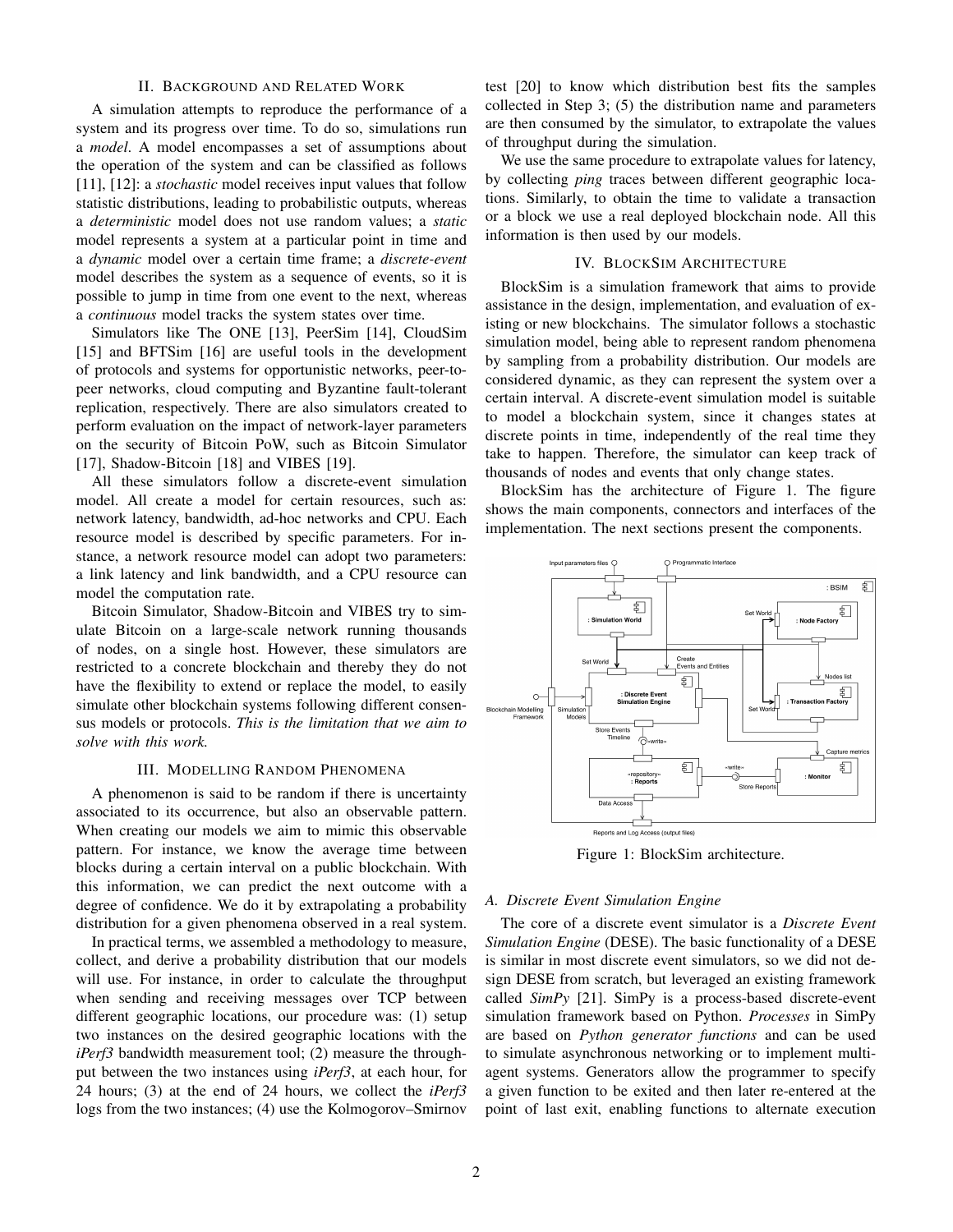with each other. The exit and re-entry are performed using the Python *yield* keyword.

The DESE component supports several core functionalities, such as: scheduling of events; queuing and processing of events; communication between components; management of the simulation clock; and control the access of resources by the entities. The BlockSim user can also use all the functionality from SimPy when creating new models. However, SimPy is a framework to build arbitrary models or simulators, whereas BlockSim provides a more tailored framework to simulate blockchains by providing additional components (next sections).

## <span id="page-2-2"></span>*B. Simulation World*

The *simulation world* component (Figure [1\)](#page-1-0) is responsible for handling the input/configuration parameters of the simulations. These parameters are necessary for the simulation models, which are defined using the *Blockchain Modelling Framework* (*cf.* Section [IV-F\)](#page-2-0). Many of these parameters characterize random phenomena (*cf.* Section [III\)](#page-1-1).

These parameters are organised as a set of files: (a) *Configuration file*: name of blockchain being simulated, node locations, configurations that depend on the blockchain being simulated (e.g., probability of orphan blocks, message size, block size, and gas limit); (b) *Delays file*: probability distributions for time to validate transactions, time between blocks, etc.; (c) *Latency file*: probability distributions corresponding to the latency between possible locations for nodes; (d) *Throughput received and sent files*: probability distributions of reception throughput and another to sending throughput between possible locations for nodes.

The user needs to assign these files to the simulation world and also specify the simulation start time and duration. This component then returns a variable *world* that will be passed to different components, making available all the attributes which characterise the world of the simulation.

### *C. Transaction and Node Factory*

The *transaction factory* is responsible for creating batches of transactions, which are again modelled as a random phenomena. These transactions are broadcasted by a random node on a list, when the simulation is running. The *node factory* creates nodes that are used during the simulation. The user can specify the location, number of nodes and identifier.

#### *D. Programmatic Interface and Simulation Example*

The programmatic interface is the main interface available to the user. Using *Python* language and SimPy [\[21\]](#page-7-20), users can write their own models, use the existing ones to define their own blockchain system, or modify aspects of models already implemented. This interface is also responsible for starting the simulation. When started, the DESE will consume the events and entities before initialising the simulation, to know which models will be used.

Listing [1](#page-2-1) shows how the user can define a simulation, starting by creating the simulation world. The simulation world

```
world = SimulationWorld(
    7200, # Duration: 2 hours
    int(time.time()), # Current time
    "input/config.json"
    "input/latency.json",
    "input/throughput-received.json",
    "input/throughput-sent.json",
    "input/delays.json")
net = Network(world.env, "ETH Network")
miners ="Ohio": {
        "how_many": 0,
        "mega_hashrate_range": "(20, 40)"
    }
}
non miners = {
    "Tokyo": {
        "how_many": 3
    }
}
factory = NodeFactory(world, net)
nodes = factory.create_nodes(miners, non_miners)
world.env.process(net.start_heartbeat())
for node in nodes:
   node.connect(nodes)
trans_factory = TransactionFactory(world)
trans_factory.broadcast(7, 6, 300, nodes_list)
world.start_simulation()
```
Listing 1: Example definition of a simulation.

is then instantiated with the simulation duration in seconds, timestamped when the simulation starts and finally the file path to each input parameter. After creating the network, the user uses the node factory to create the nodes for the simulation. The user then starts the network heartbeat and connects all nodes with each other. Using the transaction factory, the user broadcasts a batch of 6 transactions every 5 minutes, 7 times, in a total of 42 transactions broadcasted during the simulation. Finally, the function gives the order for DESE to start the simulation.

## *E. Monitor and Reports*

The goal of the *monitor* is to capture metrics during the simulation. Examples are: number of transactions each node broadcasts or receives; transactions added to the queue; blocks processed; time to propagate transactions and blocks. It should be easy for the user to update metrics wherever needed, and have them automatically collected and stored in the *Reports* component.

#### <span id="page-2-0"></span>*F. Blockchain Modelling Framework*

To be able to simulate arbitrary blockchains, we have to consider different layers. We can identify the following major layers in a blockchain system: the *Node layer* specifies the responsibilities and how a node operates when being part of a given network; the *Consensus layer* specifies the algorithms and rules for a given consensus protocol; the *Ledger layer* defines how the ledger is structured and stored; the *Transaction and block layer* specify how information is represented and transmitted; the *Network layer* establishes how nodes communicate with each other; and the *Cryptographic layer* defines what cryptographic functions will be used and how. Models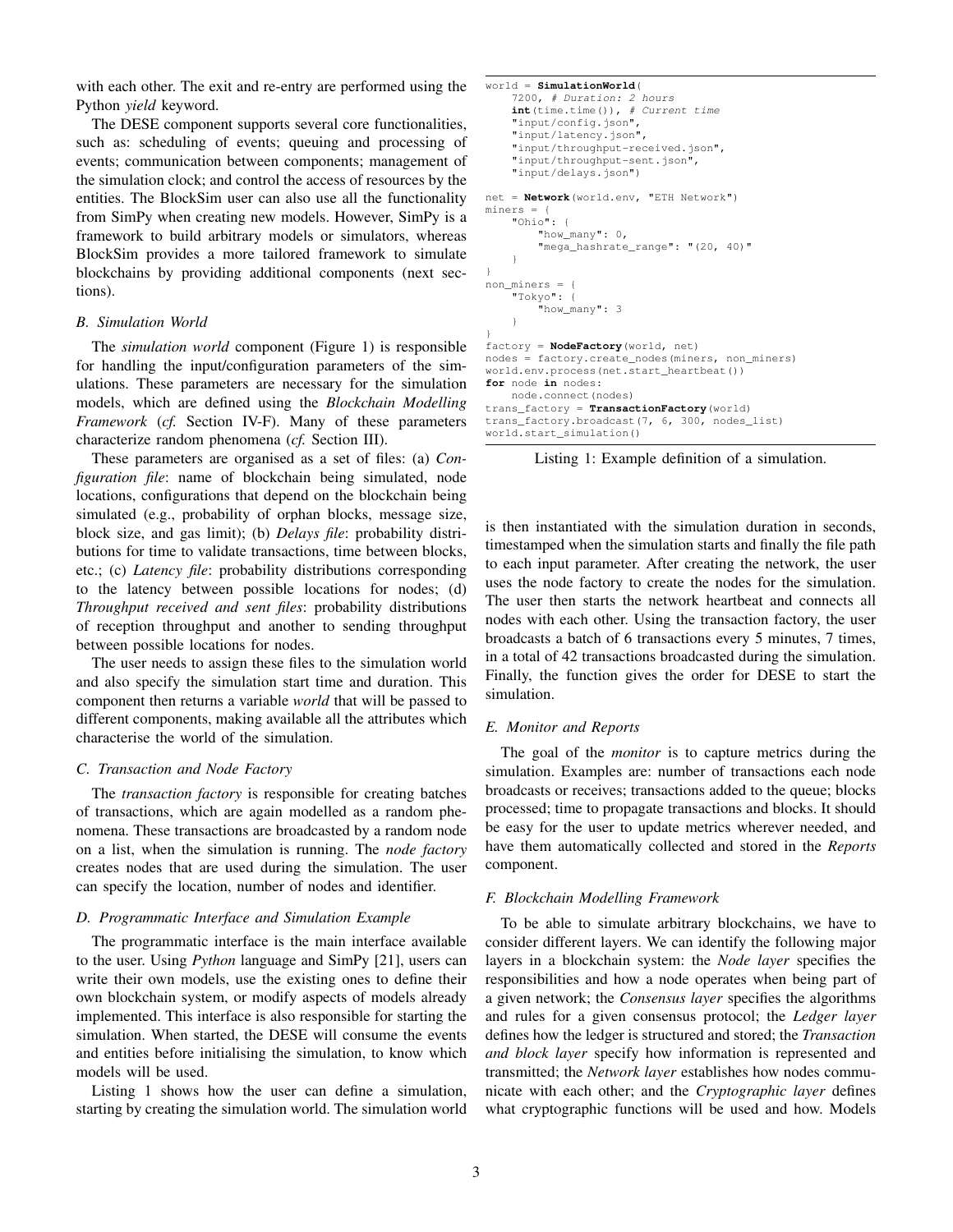<span id="page-3-0"></span>

Figure 2: Class diagram of the modelling framework.

such as Node, Transaction, Block, Consensus, and Network are available as classes that can be extended by the user. These are then used by the DESE to create blockchain system entities, which interact within events defined in the models.

Figure [2](#page-3-0) represents the classes available in the framework. The basic models in grey are presented in the following sections. They can be extended to simulate specific blockchain implementations.

*1) Chain Model:* Reproduces the behaviour of a chain. In this model, we implement an abstract functionality that works across different blockchains. The most important functionality is adding a block to the chain. The chain model first checks if the block is being added to the head (previous hash of the block points to the head of the chain); if this is the case, it simply adds the block to the chain. Otherwise, the block is added to a parent queue that will be consulted every time a new block is being added, checking if the new block points to a block on the parent queue. This solves the problem of when a node receives the child before the parent due to network delays. When a block is not being added to the head, but the previous hash points to an old block, the model creates a *fork* on the chain by instantiating a secondary chain. Then, it checks if the block should be the new head by calculating the difficulty of the chain [\[3\]](#page-7-2), [\[5\]](#page-7-4). If this is the case, it accepts the secondary chain as the main chain.

*2) Consensus Model:* Provides the rules applied when validating blocks and transactions. In the abstract model, we opted for not performing validations; on the other hand, the model adds a delay that simulates the validation process and we assume all blocks and transactions are valid. The consensus model also defines the rules to calculate a difficulty of a new block (for PoW). In this base model we opted for using a simple calculation of the difficulty, considering  $P_d$  as the block parent difficulty,  $B_{TS}$  as timestamp of new block, and  $P_{TS}$  as timestamp of parent block. The new block difficulty is calculated using the following expression:  $difficulty = P_d + (B_{TS} - P_{TS})$ . This expression is inspired by the mechanisms used in Ethereum [\[5\]](#page-7-4) and Bitcoin [\[3\]](#page-7-2) for incrementing the difficulty of a block when it is created in less time that the target they consider (e.g., 10 min. in Bitcoin). The difficulty represents the minimum amount of effort required to mine a new block on top of the current chain head. The consensus model can be extended and equation difficulty changed accordingly.

*3) Network Model:* The network model is responsible for knowing the state of each node during the simulation, establishing the connection channels between nodes, and applying a network latency on the messages being exchanged. The network latency delay applied depends on the geographic location of the destination and origin nodes. The simulation framework gives the user the freedom to choose what nodes to connect; it does not implement a specific peer-to-peer (P2P) discovery protocol [\[22\]](#page-7-21). It is possible to define an additional model to simulate a particular P2P discovery protocol.

The mining process of a new block, i.e., the solution of a cryptopuzzle to obtain a PoW (in blockchains that use this consensus approach), is in part simulated by the network model, because it knows and can interact with any node. Hence, during all the simulation, the network entity selects one node to broadcast its candidate block. The interval between each selection, which we call the *network heartbeat*, corresponds to the time between blocks, depending on the blockchain system being simulated. Each node has a corresponding hash rate. The greater the hash rate, the greater the probability of the node being chosen.

The network model also simulates the occurrence of orphan blocks, i.e., of blocks that have to be discarded due to a fork in the chain of blocks due to the probabilistic nature of PoW [\[4\]](#page-7-3). The network model simulates this behaviour by selecting two nodes to broadcast its candidate blocks. This event only occurs with a predefined probability [\[22\]](#page-7-21), [\[23\]](#page-7-22), set in the configuration.

*4) Node Model:* The node model is responsible for simulating the functionality of a node operating in a P2P network. When a simulation starts, a node connects to a list of nodes. When a connection occurs, the origin node starts listening for inbound communications from a destination node during the simulation. On the other hand, a node can send a message to a specific neighbour or broadcast a message to all neighbours. In the context of the simulator, an event is being scheduled to be processed by other entity, the destination node. The node model is also responsible for applying a delay when receiving and sending messages. This delay depends on the message size. The size of each message is specified depending on the blockchain system being simulated and the throughput correspondent to where the node pretends to send or receive the message. For the first connections between nodes, we apply a three-times latency delay corresponding to the TCP handshake. After that, the following communications only apply to one latency delay, which is referenced in the network model.

All these basic models can be extended to support different blockchain systems by creating higher level models, something that we will explore in the next two sections respectively for Bitcoin and Ethereum.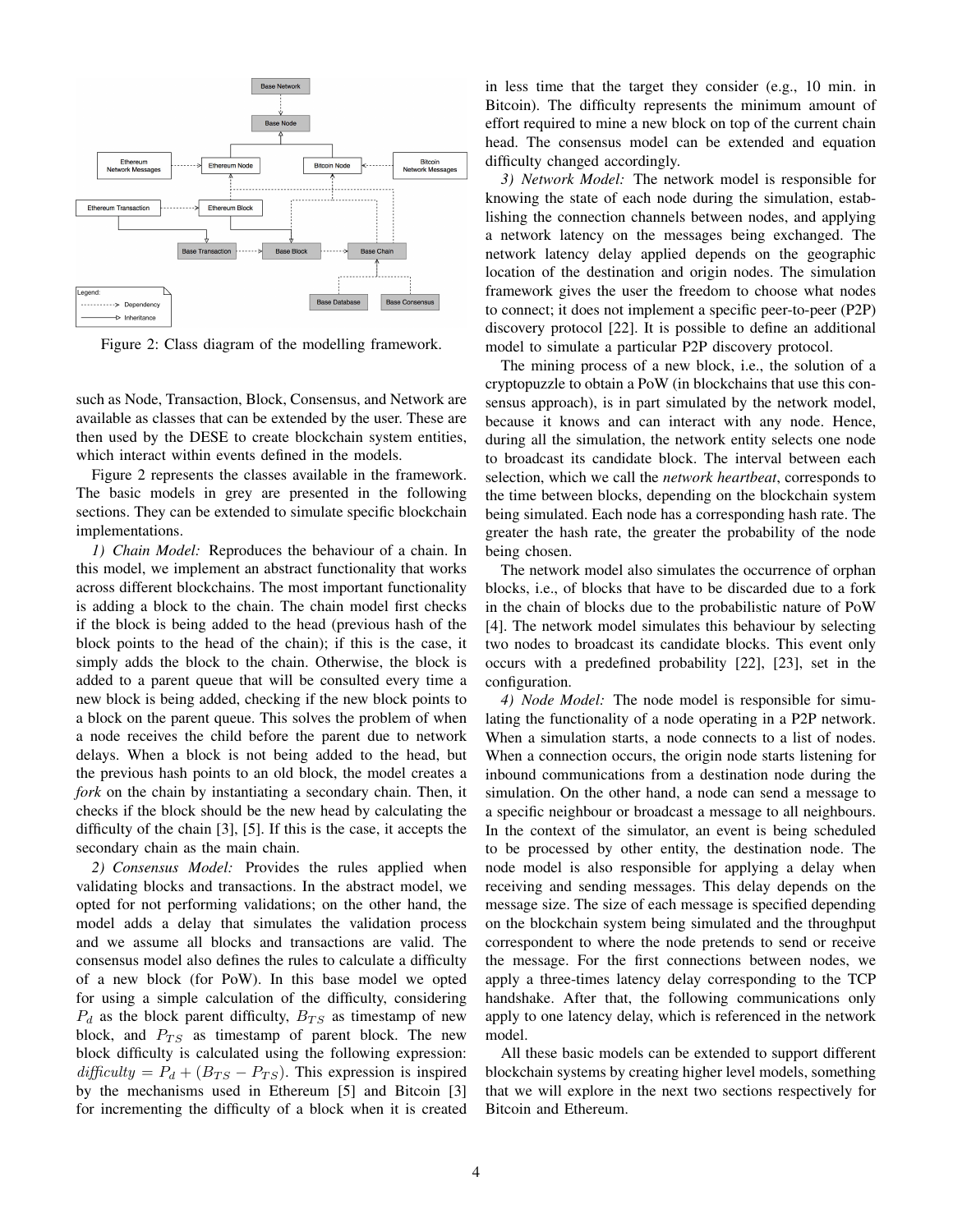<span id="page-4-0"></span>

Figure 3: Messages exchanged in Bitcoin to get a new block.

## V. MODELLING BITCOIN

<span id="page-4-2"></span>Using the Blockchain Modelling Framework, we can easily model the Bitcoin blockchain by reusing the base models represented in Figure [2.](#page-3-0) We configure the simulation world with the block size limit and the probability distribution of the number of transactions per block, extrapolated from the last two years of the public Bitcoin network [\[24\]](#page-7-23). As the block size limit in Bitcoin is 1 MB [\[3\]](#page-7-2), we take from the probability distribution the number of transactions; however, if the user chooses to simulate an environment with a 2 MB block, we multiply by 2 the average number of transactions. With this, we can assess the performance with different block size limits.

The Bitcoin network protocol [\[25\]](#page-7-24) defines the messages that are exchanged between nodes. For each message, the name, payload, and size are defined. We define the following messages in our model: *inv* to advertise knowledge of new transactions or blocks; *getdata* to retrieve the content of a specific block or transaction; *tx* to send a single transaction; *block* to send a specific body of a block; *headers* to send block headers; *getheaders* to request block headers. The user can easily modify the message sizes in the configuration file. The model then reads configurations through the world variable (*cf.* Section [IV-B\)](#page-2-2) to calculate the size of each message. The sizes are taken from the Bitcoin documentation [\[25\]](#page-7-24).

The Bitcoin Node model inherits the base node model, as shown in Figure [2.](#page-3-0) With a predefined functionality to operate a node in a P2P network, inherited from the base node model, we can focus on building a specific model for the Bitcoin protocol. Bitcoin nodes can be divided into two major groups (reality is more complicated, with nodes implementing a sets of roles [\[4\]](#page-7-3)): a miner node or a non-miner node (or full-node). A non-miner node only needs to wait and validate new blocks that appear in the network or validate and broadcast new transactions. A miner node validates and collects each new transaction in a transaction queue. The creation of a candidate block is the process of collecting the pending transactions and fitting them in a block. The node only broadcasts its candidate block to the network, when selected by the Network base model; this process simulates the mining of a new block. The simulator does not execute cryptographic operations or validations; it only applies a delay corresponding to the process of validation in a real system, which is measured beforehand (*cf.* Section [III\)](#page-1-1).

The process of announcing a new block is shown in Figure [3,](#page-4-0) starting by Node A announcing a new block to its neigh-

<span id="page-4-1"></span>

Figure 4: Messages exchanged in Ethereum to get a new block.

bours with an *inv* message. When Node B receives this *inv* message, it calls Node A using a *getdata* message to send the entire block it announced. Node A receives the *getdata* message and sends the entire block to Node B using a *block* message. When Node B receives this message, it validates the block and adds it to its chain (if valid). The same process works for new transaction(s) announced by a node on the network. When a miner node receives a new transaction in a *tx* message, it adds it to a transaction queue.

### VI. MODELLING ETHEREUM

The process of modelling Ethereum using the Blockchain Modelling Framework is similar to Bitcoin's (Figure [2\)](#page-3-0). The simulation world in this case is configured also with the block gas limit and the start gas for every transaction. The start gas (or gas limit) is the maximum amount of gas the originator of the transaction is willing to pay. For instance, if we configure our environment to have a block gas limit of 10,000, and a transaction gas limit of 1,000, in our simulation we will fit 10 transactions per block. With this we can see the performance in different block gas limits. Gas is consumed by the execution of Ethereum virtual machine (EVM) instructions. The value of gas consumed per instruction varies from 1 to 32,000 [\[5\]](#page-7-4).

The Ethereum Network protocol (PV62) [\[26\]](#page-7-25) messages are defined in our model as following: *Status* informs a node of its current state, sent after the initial handshake and prior to any other message; *NewBlockHashes* advertises one or more new blocks that have appeared on the network; *Transactions* sends one or more transactions; *BlockBodies* sends block bodies; *GetBlockBodies* are used to retrieve specific block bodies using block hashes; *BlockHeaders* sends block headers to a node; *GetBlockHeaders* requests block headers. The sizes are taken from the documentation [\[26\]](#page-7-25).

The Ethereum Node model inherits the base node model. Thus, we can focus on building a specific model to the Ethereum protocol. Ethereum nodes can also be divided into two classes – miner node and non-miner node –, providing the same functionality as the Bitcoin node model.

The process of announcing a new block is shown in Figure [4,](#page-4-1) starting with Node A announcing a new block to its neighbours (*NewBlockHashes* message). When Node B receives such a message, it calls Node A sending a *GetBlockHeaders* message with the block header of the block it announced. Node A sends the block header to Node B using a *BlockHeaders* message. Node B then calls Node A to obtain the transactions and uncle blocks, using the *GetBlockBodies* message. Finally,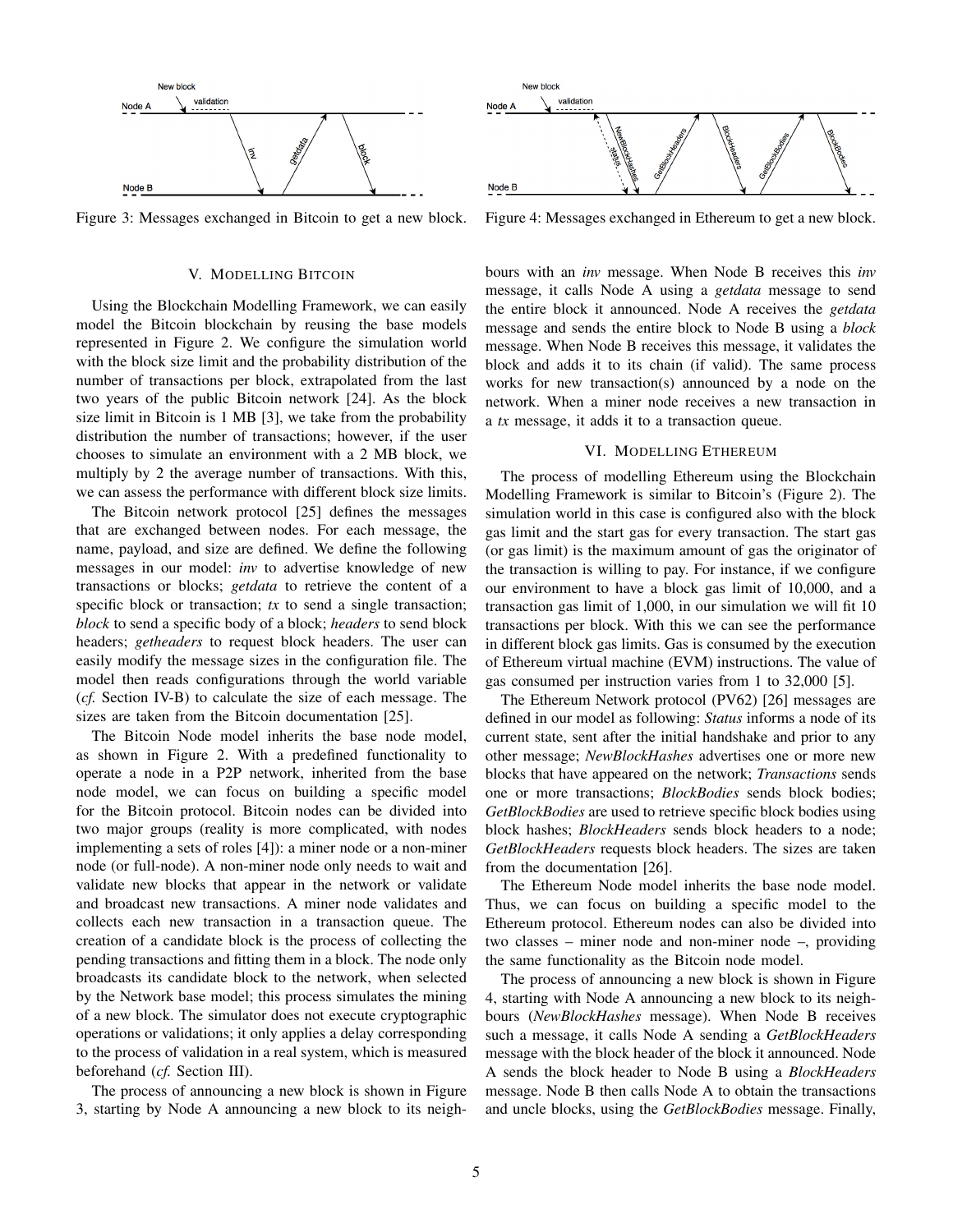Node A responds by sending the block body in a message *BlockBodies*. When Node B receives the block body, it starts a validation process and adds it to its chain. The process of announcing a new transaction has less overhead than announcing a new block. Node A receives a new transaction, validates it, then uses the *Transactions* message to broadcast the full transaction to its neighbours. When a miner node receives a new transaction, it adds it to a transaction queue.

The *Ethereum Transaction model* extends the base transaction model only by adding new attributes, such as the gas price and start gas. The product of this two attributes is used to calculate the transaction fee. The *Ethereum Block model* extends the base block model only by adding the same attributes.

# VII. EVALUATION

The goal of BlockSim is to provide an accurate representation of the performance of a real blockchain system. Therefore, Section [VII-A](#page-5-0) does a validation of BlockSim and Section [VII-B](#page-5-1) evaluates four use cases with BlockSim. All the BlockSim executions were conducted on a PC with a 2 GHz Intel Core i7 processor and 8 GB RAM.

#### <span id="page-5-0"></span>*A. BlockSim Validation*

In order to validate that BlockSim provides realistic results, we compare simulations of Ethereum models with values obtained in a private Ethereum network. We follow the usual steps for a simulation study: (1) Clearly identify the question to be answered, in our case "how long it takes to propagate a block and a transaction from one node to another?"; (2) Conceptualise the underlying models needed to answer the question, in this case block, transaction, network, messages, node, and consensus models; (3) Determine the input parameters for the models, here block and transaction gas limit, message size, distribution of delay to validate a block and transaction, distribution of latency and throughput between each node geographic locations; (4) Collect data from existing deployments for each input parameter (explained in Section [III\)](#page-1-1); (5) Code the conceptual models of Step 2, in this case we used the BlockSim Modelling Framework to create the specific Ethereum models for our study; (6) Perform a verification of the models to understand if they are performing properly (if not repeat Step 5); (7) Check if the conceptual model is an accurate representation of the Ethereum system, by comparing the simulated results with the measurements taken from a private Ethereum network.

We started by capturing block interval on the Ethereum *mainnet*. Next, we changed the Ethereum client reference implementation, to get the instant when a block or transaction is sent to its peers and when it is received.

We then deployed a private Ethereum network using the modified Ethereum client in Amazon Web Services (AWS). The private network had two instances, each one with 2 virtual CPUs, 4 GB RAM with 8 GB SSD. The goal was to replicate the same environment during the simulation with two nodes, in which one node is a miner. At the end of the execution

<span id="page-5-2"></span>Table I: Input parameters for the probability distributions

|                              | Distribution | Location    | Scale       | Other parameters |
|------------------------------|--------------|-------------|-------------|------------------|
| Block validation delay       | Log-normal   | $0.229$ s   | $0.002$ s   |                  |
| Transaction validation delay | Log-normal   | $0.004$ s   | $0.00005$ s |                  |
| Time between blocks          | Normal       | 15.79 s     | 3.00 s      |                  |
| Latency Ohio-Ireland         | Normal       | 73.70 ms    | $0.09$ ms   | $\alpha = 0.463$ |
| Throughput Ohio-Ireland      | <b>Beta</b>  | 39.13 Mbps  | 59.02 Mbps  | $\beta = 0.461$  |
| Latency Ireland-Tokyo        | Normal       | $105.42$ ms | $0.23$ ms   | $\alpha = 0.512$ |
| Throughput Ireland-Tokyo     | <b>Beta</b>  | 51.33 Mbps  | 89.06 Mbps  | $\beta = 0.914$  |

<span id="page-5-3"></span>Table II: Block/transaction propagation times (ms) in a real Ethereum network deployment and simulated by BlockSim.

|              |                   | Average |                 | Standard deviation |                 |
|--------------|-------------------|---------|-----------------|--------------------|-----------------|
|              |                   | Real    | <b>BlockSim</b> | Real               | <b>BlockSim</b> |
| <b>Block</b> | Ohio and Ireland  | 634     | 634             | 9.2                | 8.28            |
|              | Ireland and Tokyo | 836     | 836             | 6.51               | 6.17            |
| Transaction  | Ohio and Ireland  | 93      | 93              | 1.22               | 1.12            |
|              | Ireland and Tokyo | 98      | 98              | 1.01               | 0.81            |

we collected the time measurements from the two nodes and calculated the propagation time for a block and transaction (the difference when a block or transaction is sent and received).

We configured the simulation with the parameters in Table [I,](#page-5-2) for an Ethereum network with one miner and one nonminer nodes. Following this process we validated the Ethereum models and also verified if BlockSim operates properly, by comparing the results from the simulation with a real network. At the end of the simulation study, we have collected from the simulation and from the real Ethereum network the propagation time for a block and transaction. At this stage it is possible to evaluate if BlockSim and the Ethereum models are valid by comparing the times.

For lack of space we present only a very brief summary of our results in Table [II.](#page-5-3) We can observe identical results for average propagation time and slightly different standard deviations. Thus, we can conclude that BlockSim is able to obtain results according to those obtained in real systems.

# <span id="page-5-1"></span>*B. BlockSim Use Cases*

In this section we present four use cases for BlockSim. For each, BlockSim was configured to create 8,000 transactions with a total of 400 nodes: 100 non-miner nodes in Tokyo, 100 in Ireland and 100 in Ohio; 25 miner nodes in Ireland, 25 in Ohio and 50 in Tokyo. We used the parameters of Table [I.](#page-5-2)

*1) Different Block Gas Limits:* A standard transaction in Ethereum has a 21,000 gas limit [\[5\]](#page-7-4). The block gas limit represents the maximum amount of gas allowed in a block; it determines how many transactions can fit into a block. For instance, in the public Ethereum the block 6441886 [\[27\]](#page-7-26) has a block gas limit of 8 million, so with the standard transactions, we might fit 380 transactions into that block. Additionally, the miner can adjust the block gas limit by 1/1024 (0.097%) in either direction [\[5\]](#page-7-4).

In our simulation, we set the transaction gas limit to 21,000 during all executions, but changed the block limit from 2.1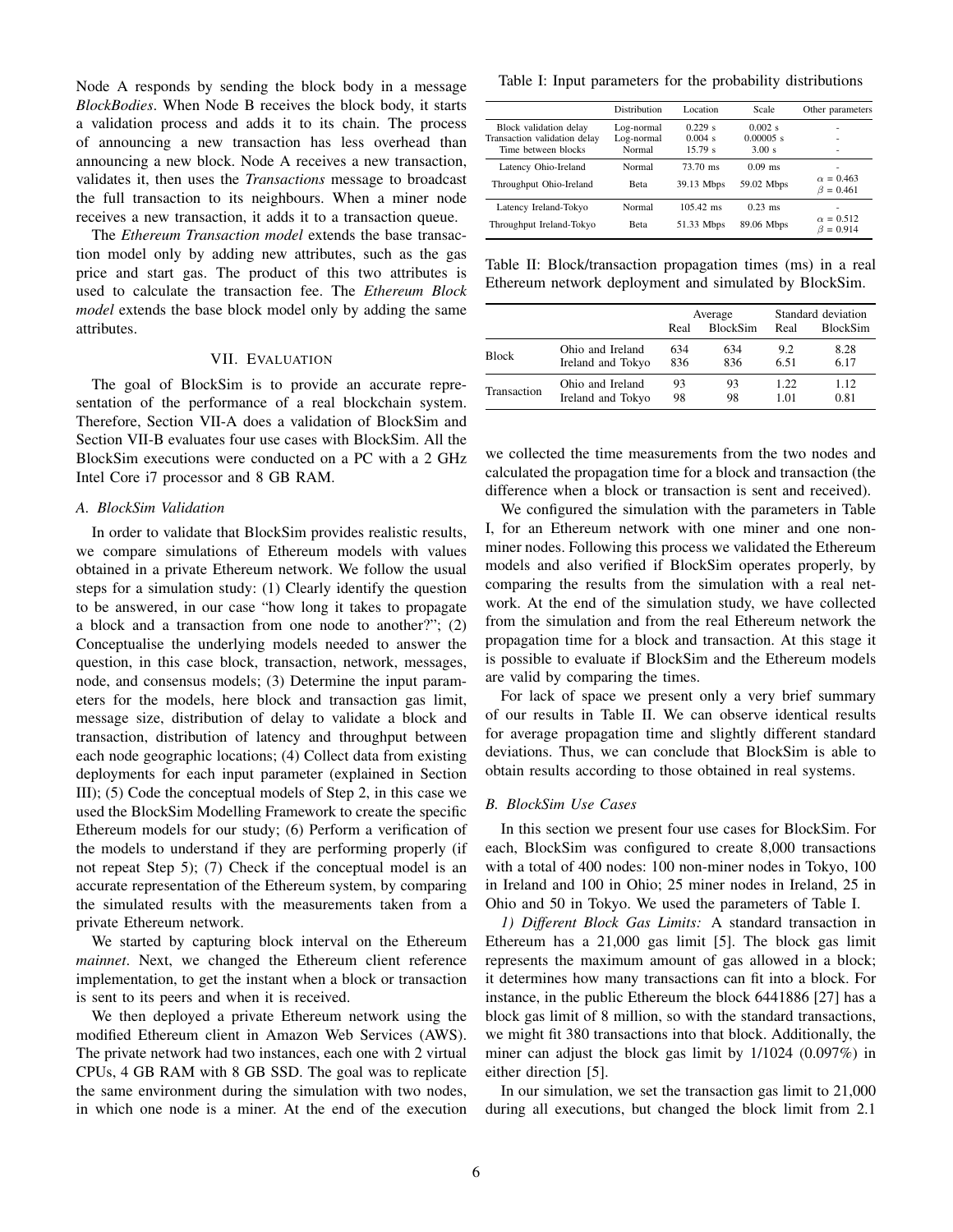<span id="page-6-0"></span>Table III: Block propagation time with different gas limits (between Tokyo and Ireland).

| Trans. gas limit | Block gas limit | Trans. per block | Block propagation time | Block size |
|------------------|-----------------|------------------|------------------------|------------|
| 21000            | 2.100,000       | 100              | 847 ms                 | 20.045 KB  |
|                  | 4.200,000       | 200              | 858 ms                 | 40.045 KB  |
|                  | 6.300,000       | 300              | 869 ms                 | 60.045 KB  |
|                  | 8,400,000       | 400              | 879 ms                 | 80.045 KB  |

<span id="page-6-1"></span>Table IV: Block propagation time with different block encryption and decryption delays (between Tokyo and Ireland).

| Encrypted |     | Trans. per block Encrypt / decrypt delay | Block propagation time |
|-----------|-----|------------------------------------------|------------------------|
| No        | 100 | -                                        | 847 ms                 |
| Yes       |     | $50 \text{ ms}$                          | $1297$ ms              |
| Yes       |     | $100$ ms                                 | $1747$ ms              |

million to 8.4 million. The simulation took 36 minutes and 21 seconds. Table [III](#page-6-0) shows the block propagation time, when increasing the number of transactions per block. We can observe an expected growth of 20 KB block size between each execution, corresponding to an additional number of 100 transactions. Additionally, an increasing raise in propagation time of 10 ms was observed. This is a low increase.

*2) Encrypted Network Messages:* In this use case we used BlockSim to assess the impact in performance when nodes encrypt and decrypt all network messages, something that Ethereum and Bitcoin does not do. To simulate this behaviour we have added to our basic node model a fixed delay when receiving and sending a network message. Table [IV](#page-6-1) presents the impact in block propagation for two different delays to encrypt and decrypt each message: 100 ms and 50 ms. Table [IV](#page-6-1) shows a 25.8% increase in the block propagation time when encrypting and decrypting messages with a delay of 50 ms and a 51.6% increase with a delay of 100 ms.

*3) Simplified Block Delivery:* Our Ethereum models use the PV62 communication protocol [\[26\]](#page-7-25). We adapted our model to make the node request full blocks (headers and bodies) when a new block is announced, as shown in Figure [5,](#page-6-2) instead of requesting headers and bodies individually. We created two new messages in our model: *GetBlocks* that requests the full blocks by the hashes; *Blocks* that sends the requested full blocks. This simplified new block delivery is similar to the Bitcoin protocol (*cf.* Section [V\)](#page-4-2). Also, the PV63 Ethereum protocol [\[26\]](#page-7-25) follow a similar design, but is only used when the node is not synchronized with the rest of the network. The protocol PV62 is used in Ethereum because when the node first receives the block header it can perform validations before requesting the block body, thus protecting the node from requesting non valid blocks. This characteristic is also important for light client nodes, which in some circumstances do not need the full blocks, only the headers.

This use case was simulated in 23 minutes and 8 seconds. Table [V](#page-6-3) shows a 27.9% decrease in block propagation time with our simplified new block delivery. We have obtained a better performance due to the less overhead in the protocol.

*4) One Transaction Propagation:* Croman *et al.* [\[1\]](#page-7-0) identified an inefficiency in the Bitcoin network that also ex-

<span id="page-6-2"></span>

Figure 5: Simplified protocol to obtain a new block.

<span id="page-6-3"></span>Table V: Block propagation time with simplified new block delivery (between Tokyo and Ireland).

| Protocol                                 | Trans. per block | Block size | Block propagation time |
|------------------------------------------|------------------|------------|------------------------|
| Standard (PV62)<br>Simplified (Figure 5) | 100              | 20.135 KB  | 847 ms<br>$610$ ms     |

ists in Ethereum. They observed the network layer protocol first propagates all transactions, then propagates a full block when it is mined, that contains the previously propagated transactions, thus requiring each transaction to be transmitted twice. To avoid this process, there is the possibility to rely on a reconciliation protocol in which nodes only fetch the transactions from the newly minted block that they do not own [\[28\]](#page-7-27)–[\[31\]](#page-7-28).

We used BlockSim to assess the impact on block propagation without the need to implement a complex protocol. We do that by simply not delivering the block body (that contains the previously propagated transactions), as shown in Figure [6.](#page-7-29) The adapted message exchange protocol simulates the best scenario of a reconciliation protocol when Node A owns all the transactions in the newly mined block. This use case was simulated in 22 minutes and 10 seconds. Table [VI](#page-7-30) shows a 29.2% decrease in block propagation time when simulating the impact for one transaction propagation policy.

We can observe in the third and fourth use cases a similar block propagation time, despite the differences of block sizes (20.135 KB full block and 0.09 KB block header). A full block transmission only takes approximately 6 ms plus latency; on the other hand, a block header transmission has no impact (tends to zero ms). The major overhead on block propagation time is due to block validation delay (*cf.* Table [I\)](#page-5-2) with an average of 299 ms. This leads us to conclude that the size of the messages does not play a big role on the block propagation time.

#### VIII. CONCLUSION

The paper presented BlockSim, to the best of our knowledge the first effort to provide a blockchain simulator that is not restricted to a concrete blockchain implementation, i.e., that can be used to model different blockchain systems. This flexibility became possible because we created abstract models that gather common parts in different blockchain systems and made them available, in order to be extended to a specific implementation. The user has a fine-grained control over the created models and events, such as the number of nodes,